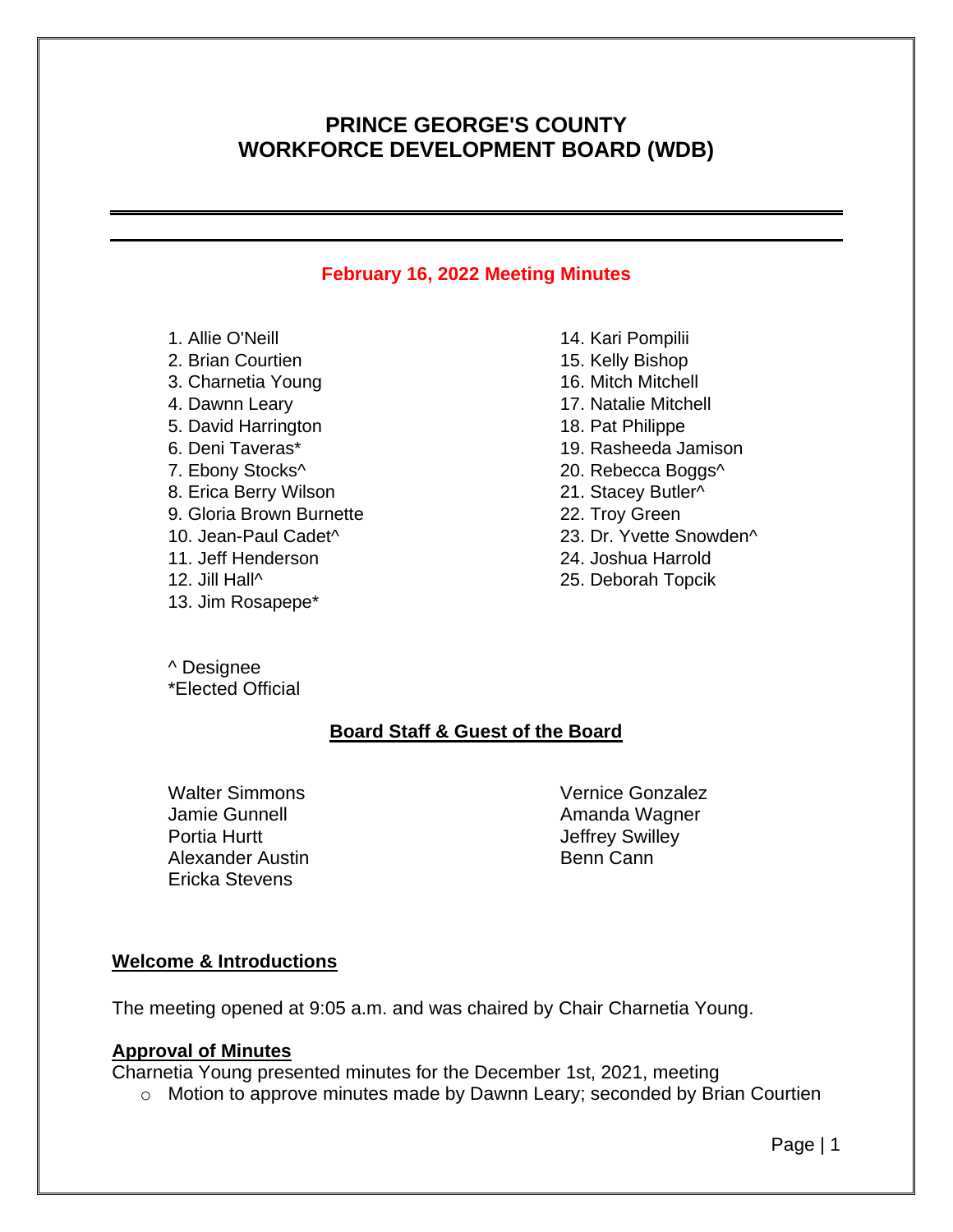### **WDB Updates Walter Simmons**

- Amy Petkovsek from MD Legal Aide has stepped down from the Board. Erica Lemon, the Acting Chief of MD Legal Aide, Prince George's County Office, is filling the seat
- Jeff Henderson from Smoot Construction has stepped down from the Board. Omar McIntosh, Sr. Vice President, is filling the seat
- Dr. Snowden has retired from Prince George's Community College. She was the designee for Dr. Williams. Dawn Carter is the designee until further notice
- The Board currently has three vacant positions for individuals representing businesses.
- Youth Committee Relaunch is looking at an official meeting in April
- Board Elections, Brad Frome has volunteered to be the next Board Chair. Charnetia Young made the motion to elect Brad Frome as the next Board Chair. The motion was seconded by Dawnn Leary and carried unanimously. On July 1st, 2022, the position of Chair will transition to Brad Frome.
- NAWB Annual Forum will take place April 11-14 in DC. Board members were invited to attend along with staff and asked to notify Walter Simmons or Jamie Gunnell if interested. Staff Portia Hurtt has been selected to present at the conference. The Board has been nominated for the WIOA Trailblazer Award.

## **Old Business Walter Simmons**

- MD DOL UI Data Sharing Agreement update. The state did agree to real-time data. Waiting to have it finalized soon.
- Procurement Update Amanda Wagner has been moved into a permanent role at EPG as Chief Operating Officer. Currently have several procurements that are being worked on (Occupational Skills Training, Policy and Compliance Contractor, Business Engagement Contractor, Career Services, WIOA [Youth Services, AJC OSO, Out of School Youth)
- Local Plan Update received the State's and the Governor Workforce Development Board's approval. Submitted plan to County Executive Office for signature. It is not mandatory, but we have developed a Mini Business Services Plan. Over the next few years, we will work to develop a Veteran, Re-Entry, and Youth Plan to create more synergy in the system.

## **New Business Alexander Austin**

• In February 2022, EPG disbursed \$815,581.49 in Rapid Re-employment Grants. The total amount disbursed for PY20/FY21 is \$1,148,637, resulting in 131 unemployed Prince George's County residents employed.

• Policies Overview **Vernice Gonzalez**